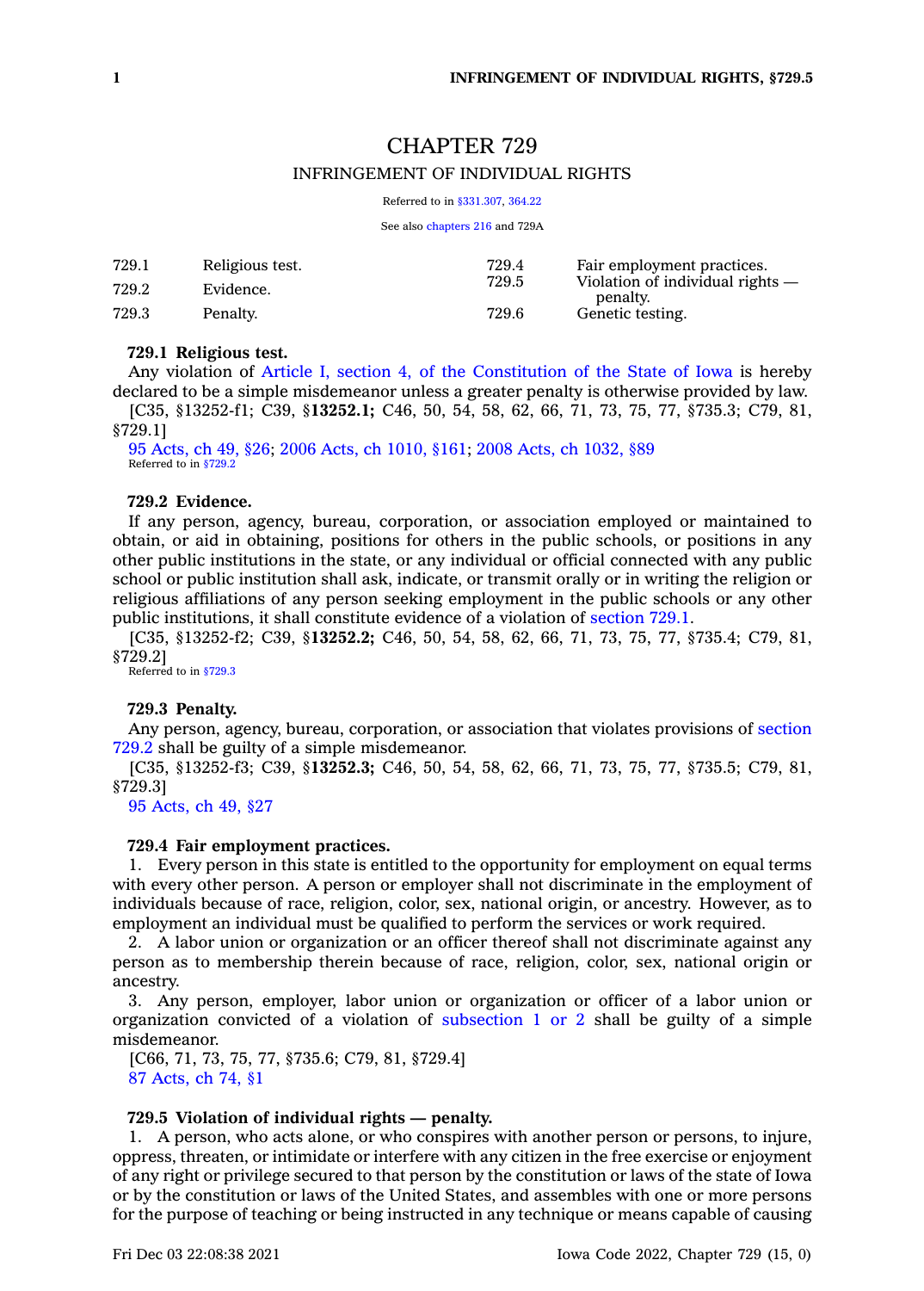property damage, bodily injury or death when the person or persons intend to employ those techniques or means in furtherance of the conspiracy, is on conviction, guilty of <sup>a</sup> class "D" felony.

2. A person intimidates or interferes with another person if the act of the person results in any of the following:

*a.* Physical injury to the other person.

*b.* Physical damage to or destruction of the other person's property.

*c.* Communication in <sup>a</sup> manner, or action in <sup>a</sup> manner, intended to result in either of the following:

(1) To place the other person in fear of physical contact which will be injurious, insulting, or offensive, coupled with the apparent ability to execute the act.

(2) To place the other person in fear of harm to the other person's property, or harm to the person or property of <sup>a</sup> third person.

3. This [section](https://www.legis.iowa.gov/docs/code/729.5.pdf) does not make unlawful the teaching of any technique in self-defense.

4. This [section](https://www.legis.iowa.gov/docs/code/729.5.pdf) does not make unlawful any activity of any of the following officials or persons:

*a.* Law enforcement officials of this or any other jurisdiction while engaged in the lawful performance of their official duties.

*b.* Federal officials required to carry firearms while engaged in the lawful performance of their official duties.

*c.* Members of the armed forces of the United States or the national guard while engaged in the lawful performance of their official duties.

*d.* Any conservation commission, law enforcement agency, or any agency licensed to provide security services, or any hunting club, gun club, shooting range, or other organization or entity whose primary purpose is to teach the safe handling or use of firearms, archery equipment, or other weapons or techniques employed in connection with lawful sporting or other lawful activity.

88 Acts, ch [1163,](https://www.legis.iowa.gov/docs/acts/1988/CH1163.pdf) §1; 90 Acts, ch [1139,](https://www.legis.iowa.gov/docs/acts/90/CH1139.pdf) §2; 92 Acts, ch [1157,](https://www.legis.iowa.gov/docs/acts/92/CH1157.pdf) §7; 2013 [Acts,](https://www.legis.iowa.gov/docs/acts/2013/CH0090.pdf) ch 90, §237

#### **729.6 Genetic testing.**

1. As used in this [section](https://www.legis.iowa.gov/docs/code/729.6.pdf), unless the context otherwise requires:

*a. "Employer"* means the state of Iowa, or any political subdivision, board, commission, department, institution, or school district, and every other person employing employees within the state.

*b. "Employment agency"* means <sup>a</sup> person, including the state, who regularly undertakes to procure employees or opportunities for employment for any other person.

*c. "Genetic information"* means the same as defined in 29 U.S.C. §1191b(d)(6).

*d. "Genetic services"* means the same as defined in 29 U.S.C. §1191b(d)(8).

*e. "Genetic testing"* means the same as genetic test as defined in 29 U.S.C. §1191b(d)(7). *"Genetic testing"* does not mean routine physical measurement, <sup>a</sup> routine chemical, blood, or urine analysis, <sup>a</sup> biopsy, an autopsy, or clinical specimen obtained solely for the purpose of conducting an immediate clinical or diagnostic test to detect an existing disease, illness, impairment, or disorder, or <sup>a</sup> test for drugs or for human immunodeficiency virus infections.

*f. "Health insurance"* means <sup>a</sup> contract, policy, or plan providing for health insurance coverage as defined in [section](https://www.legis.iowa.gov/docs/code/513B.2.pdf) 513B.2.

*g. "Health insurer"* means <sup>a</sup> carrier, as defined in [section](https://www.legis.iowa.gov/docs/code/513B.2.pdf) 513B.2.

*h. "Labor organization"* means any organization which exists for the purpose in whole or in part of collective bargaining, or dealing with employers concerning grievances, terms, or conditions of employment, or of other mutual aid or protection in connection with employment.

*i. "Licensing agency"* means <sup>a</sup> board, commission, committee, council, department, or officer, except <sup>a</sup> judicial officer, in the state, or in <sup>a</sup> city, county, township, or local government, authorized to grant, deny, renew, revoke, suspend, annul, withdraw, or amend <sup>a</sup> license or certificate of registration.

*j. "Third-party administrator"* means the same as defined in [section](https://www.legis.iowa.gov/docs/code/510.11.pdf) 510.11.

*k. "Unfair genetic testing"* means any test or testing procedure that violates this [section](https://www.legis.iowa.gov/docs/code/729.6.pdf).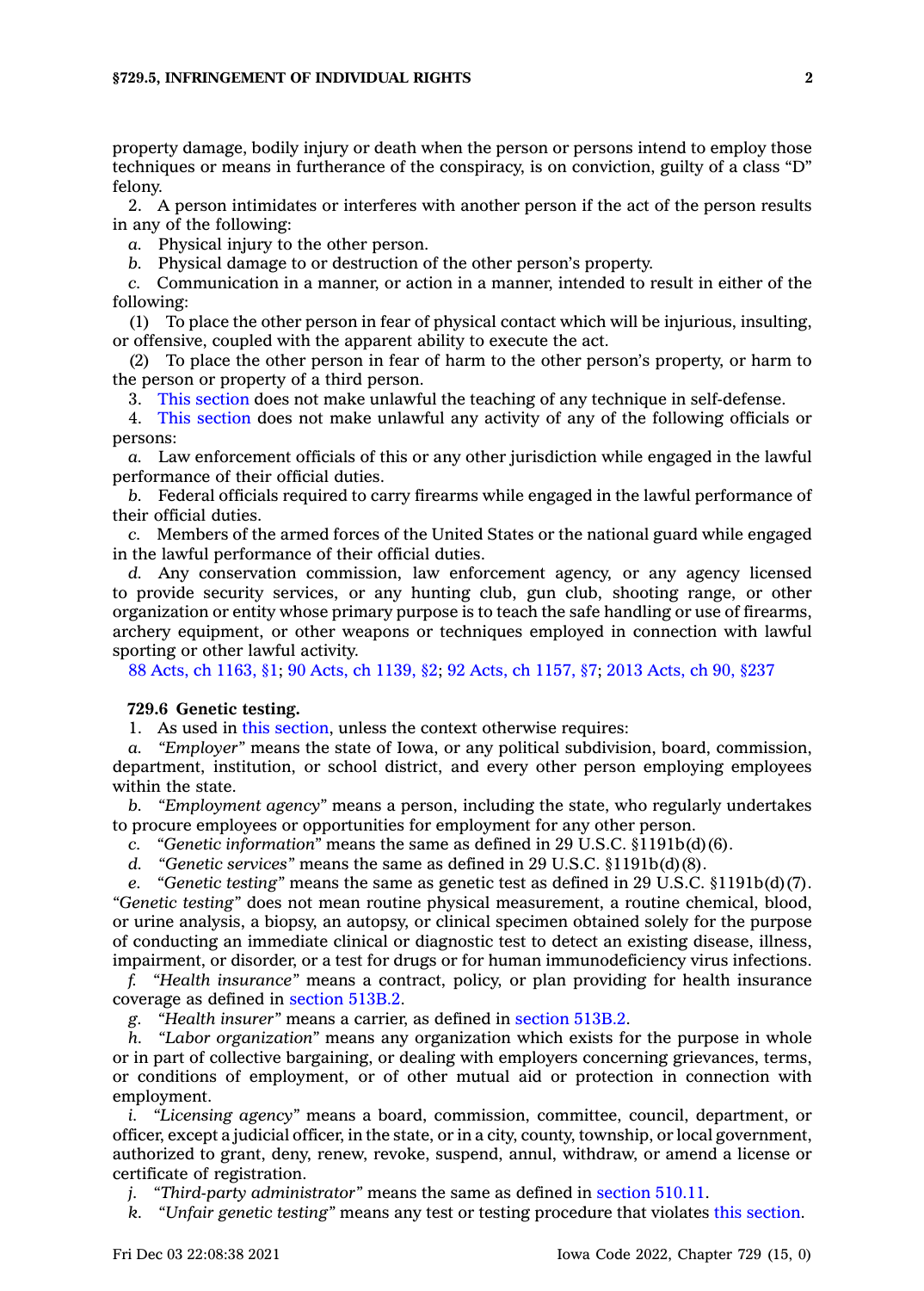2. An employer, employment agency, labor organization, licensing agency, or its employees, agents, or members shall not directly or indirectly do any of the following:

*a.* Solicit, require, or administer <sup>a</sup> genetic test to <sup>a</sup> person as <sup>a</sup> condition of employment, preemployment application, labor organization membership, or licensure.

*b.* Affect the terms, conditions, or privileges of employment, preemployment application, labor organization membership, or licensure, or terminate the employment, labor organization membership, or licensure of any person who obtains <sup>a</sup> genetic test.

3. *a.* A person shall not obtain genetic information or samples for genetic testing from an individual without first obtaining informed and written consent from the individual or the individual's authorized representative.

*b.* A person shall not perform genetic testing of an individual or collect, retain, transmit, or use genetic information without the informed and written consent of the individual or the individual's authorized representative.

*c.* The following exceptions apply to the prohibitions in paragraphs *"a"* and *"b"*:

(1) To the extent that genetic information or the results of genetic testing may be collected, retained, transmitted, or used without the individual's written and informed consent pursuant to federal or other state law.

(2) To identify an individual in the course of <sup>a</sup> criminal investigation by <sup>a</sup> law enforcement agency.

(3) To identify deceased individuals.

(4) To establish parental identity.

(5) To screen newborns.

(6) For the purposes of medical or scientific research and education and for the use of medical repositories and registries so long as the information does not contain personally identifiable information of an individual.

4. *a.* (1) With respect to health insurance, <sup>a</sup> third-party administrator or health insurer shall not release genetic information pertaining to an individual without prior written authorization of the individual. Written authorization shall be required for each disclosure and shall include the person to whom the disclosure is being made.

(2) The following exceptions apply to the requirement in subparagraph (1):

(a) Individuals participating in research settings, including individuals governed by the federal policy for the protection of human research subjects.

(b) Tests conducted purely for research, tests for somatic as opposed to heritable mutations, and testing for forensic purposes.

(c) Newborn screening.

(d) Paternity testing.

(e) Criminal investigations.

*b.* (1) With respect to health insurance, <sup>a</sup> health insurer shall not discriminate against an individual or <sup>a</sup> member of the individual's family on the basis of genetic information or genetic testing.

(2) This [section](https://www.legis.iowa.gov/docs/code/729.6.pdf) shall not require <sup>a</sup> health insurer to provide particular benefits other than those provided under the terms of the health insurer's plan or coverage. With respect to health insurance, <sup>a</sup> health insurer shall not consider <sup>a</sup> genetic propensity, susceptibility, or carrier status as <sup>a</sup> preexisting condition for the purpose of limiting or excluding benefits, establishing rates, or providing coverage.

(3) With respect to health insurance, <sup>a</sup> health insurer shall not use genetic information or genetic testing for underwriting health insurance in the individual and group markets.

*c.* The commissioner of insurance shall adopt rules as necessary for the administration of this [subsection](https://www.legis.iowa.gov/docs/code/729.6.pdf).

*d.* A violation of this [subsection](https://www.legis.iowa.gov/docs/code/729.6.pdf) is an unfair insurance trade practice under [section](https://www.legis.iowa.gov/docs/code/507B.4.pdf) 507B.4.

5. Except as provided in [subsection](https://www.legis.iowa.gov/docs/code/729.6.pdf) 9, <sup>a</sup> person shall not sell to or interpret for an employer, employment agency, labor organization, or licensing agency, or its employees, agents, or members, <sup>a</sup> genetic test of an employee, labor organization member, or licensee, or of <sup>a</sup> prospective employee, member, or licensee.

6. An agreement between <sup>a</sup> person and an employer, prospective employer, employment agency, labor organization, or licensing agency, or its employees, agents, or members offering